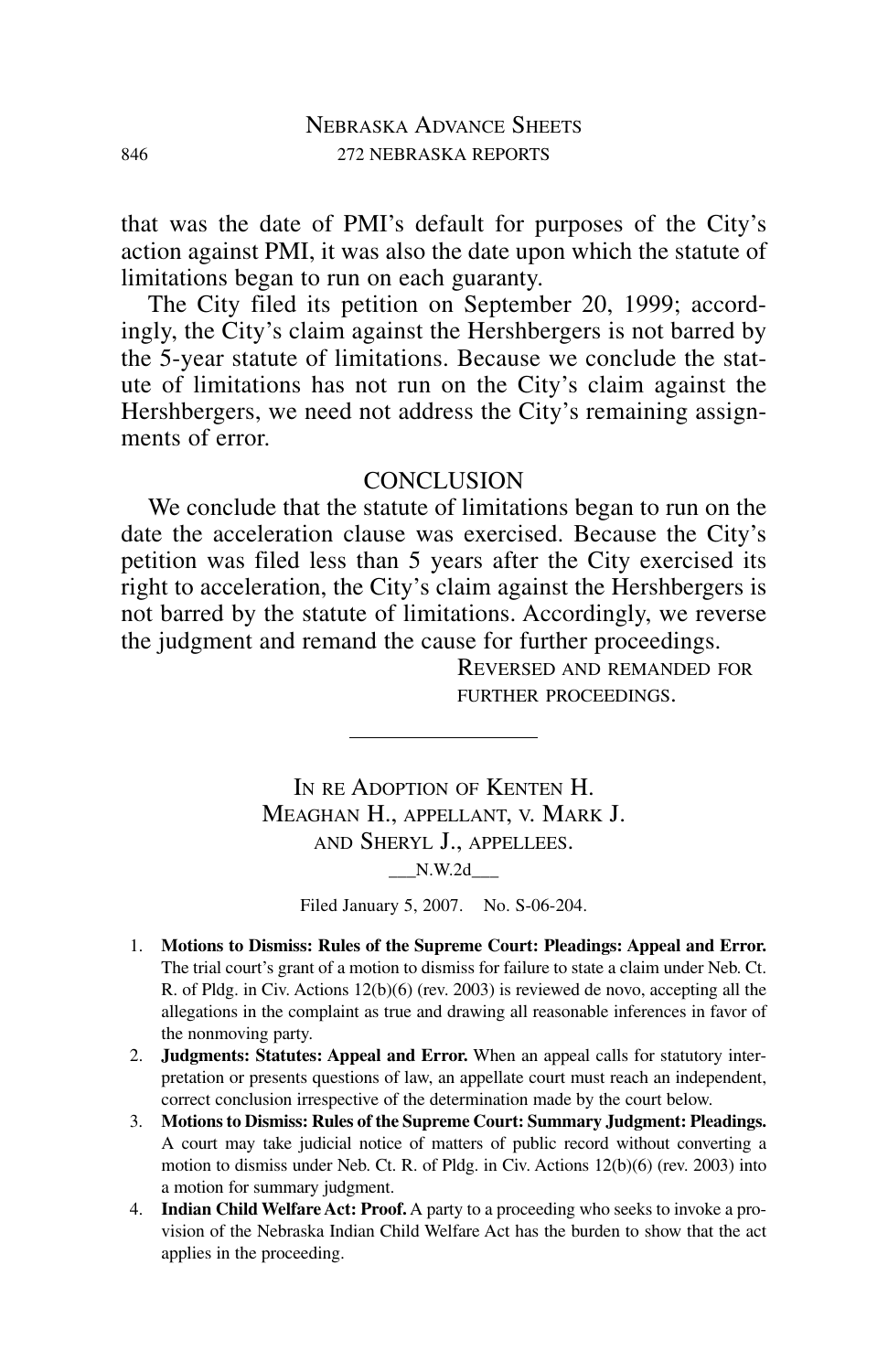- 5. **Indian Child Welfare Act: Federal Acts: Time.** The provisions of the federal Indian Child Welfare Act and the Nebraska Indian Child Welfare Act apply prospectively from the date Indian child status is established on the record.
- 6. **Parties: Jurisdiction: Waiver.** The presence of necessary parties to a suit is a jurisdictional matter and cannot be waived by the parties; it is the duty of the plaintiff to join all persons who have or claim any interest which could be affected by the judgment.
- 7. **Parties: Words and Phrases.** An indispensable or necessary party to a suit is one whose interest in the subject matter of the controversy is such that the controversy cannot be finally adjudicated without affecting the indispensable party's interest, or which is such that not to address the interest of the indispensable party would leave the controversy in such a condition that its final determination may be wholly inconsistent with equity and good conscience.

Appeal from the Separate Juvenile Court of Lancaster County: THOMAS B. DAWSON, Judge. Reversed and remanded for further proceedings.

Patricia A. Knapp for appellant.

Susan K. Sapp and Stanton N. Beeder, of Cline, Williams, Wright, Johnson & Oldfather, L.L.P., for appellees.

Jon Bruning, Attorney General, and B. Gail Steen, Special Assistant Attorney General, for amicus curiae Nebraska Department of Health and Human Services.

HEAVICAN, C.J., CONNOLLY, GERRARD, STEPHAN, MCCORMACK, and MILLER-LERMAN, JJ.

STEPHAN, J.

Meaghan H., the biological mother of Kenten H., petitioned the county court for Lancaster County to vacate the adoption of Kenten pursuant to the Nebraska Indian Child Welfare Act (NICWA), Neb. Rev. Stat. §§ 43-1501 to 43-1516 (Reissue 2004). The matter was assigned to the separate juvenile court of Lancaster County, which had entered the decree of adoption, and that court granted a motion to dismiss for failure to state a claim filed by the adoptive parents, Mark J. and Sheryl J. Meaghan filed this timely appeal.

# BACKGROUND

In considering the motion to dismiss, the separate juvenile court took judicial notice of documents filed in earlier juvenile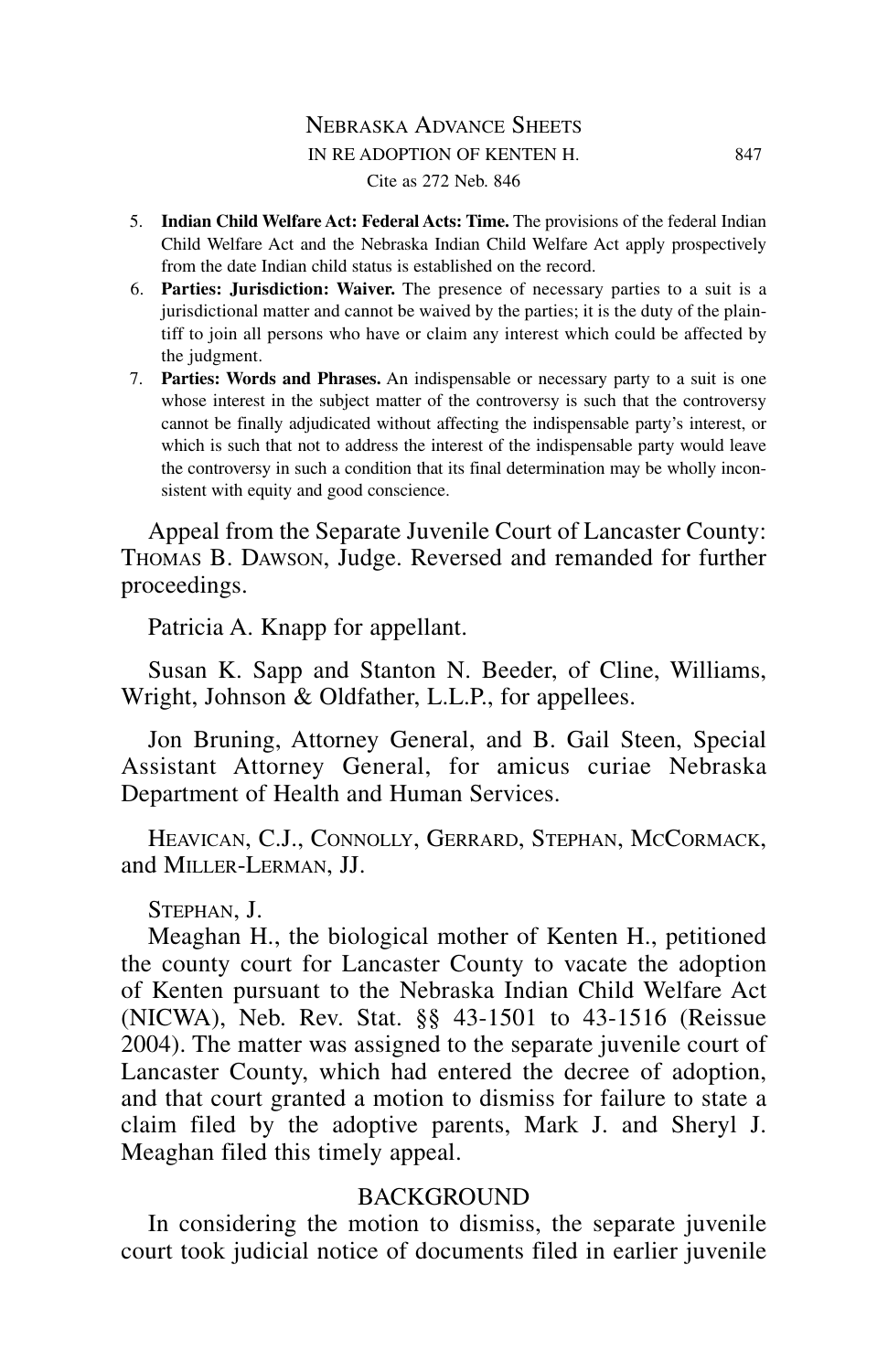court proceedings and the adoption proceeding, which proceedings disclose the following facts: Kenten was born prematurely on August 16, 2002. On November 14, the State of Nebraska filed a petition in the separate juvenile court seeking to adjudicate Kenten and three of his siblings as minor children within the meaning of Neb. Rev. Stat. § 43-247(3) (Cum. Supp. 2002) due to the fault or habits of their parents, Meaghan and Kent H. At that time, Kenten was still hospitalized in Lincoln, Nebraska. On the same date, Kenten was placed in the temporary custody of the Nebraska Department of Health and Human Services (DHHS). On January 8, 2003, he was released from the hospital and placed in foster care.

An adjudication hearing was scheduled, and on March 19, 2003, a deputy county attorney gave notice of the hearing to the Iowa Tribe of Kansas and Nebraska (the Iowa Tribe). In an affidavit accompanying the notice, the deputy county attorney affirmatively stated that Kenten and his siblings "are a member [sic] of or may be eligible for membership" in the Iowa Tribe. The notice was given pursuant to NICWA and the federal Indian Child Welfare Act of 1978 (ICWA), 25 U.S.C. §§ 1901 to 1963 (2000). A petition to terminate the parental rights of both parents as to Kenten was filed on April 8. Notice of a hearing on the adjudication and termination was given to the Iowa Tribe. The notice included a statement that Kenten was "a member of or may be eligible for membership in" the Iowa Tribe.

On June 24, 2003, the court determined that Kenten was a child as defined by  $\S$  43-247(3)(a) due to the fault or habits of Kent. The adjudication as to Meaghan was continued. On August 20, the court found that Kenten was a child as defined by § 43-247(3)(a) by reason of the fault or habits of Meaghan. On the same date, the court granted the State's motion for leave to withdraw the petition to terminate the parental rights of Kent and Meaghan as to Kenten.

Meanwhile, on August 19, 2003, the adoptive parents, who at that time were the foster parents, filed a petition seeking to adopt Kenten. The petition was filed in the county court for Lancaster County and transferred to the separate juvenile court, which had concurrent jurisdiction pursuant to Neb. Rev. Stat. § 43-102 (Reissue 2004) by virtue of its prior adjudication.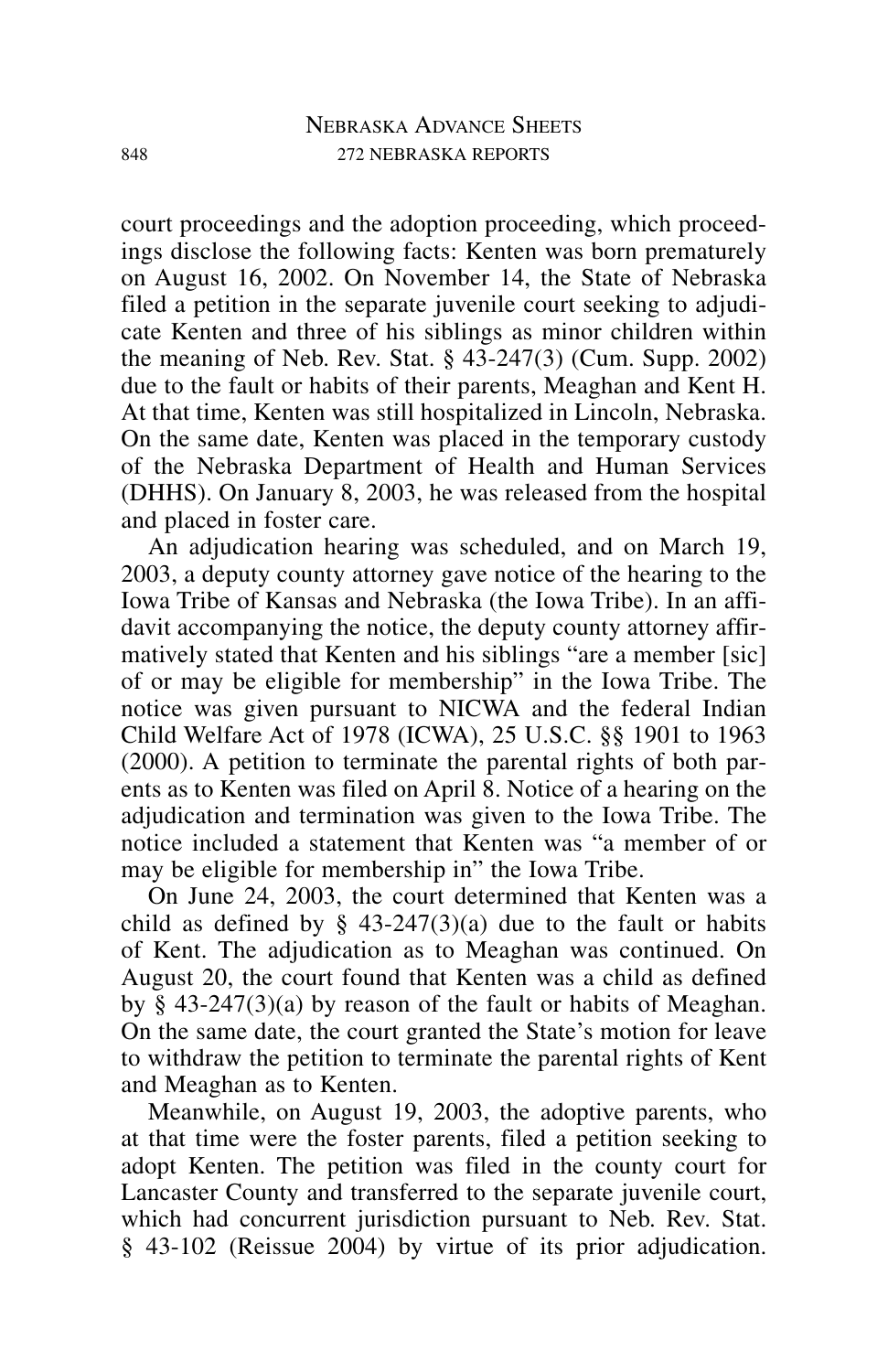## NEBRASKA ADVANCE SHEETS IN RE ADOPTION OF KENTEN H. 849 Cite as 272 Neb. 846

Attached to the petition was an "Affidavit of Identification of Father" in which Kent was identified as the biological father and his tribal affiliation was listed as "UTE." In the petition, the adoptive parents alleged that the county attorney's office had notified "the Ute tribe" of the pending adoption, but never received a response. The adoptive parents further alleged that "neither Meaghan [nor] Kent . . . is a registered member of any Indian tribe and the minor child [Kenten] is not an 'Indian child' as defined in Neb. Rev. Stat. § 43-1503(4)." Also, attached to the petition was a "Relinquishment of Child by Parent" purportedly signed by Meaghan on June 20, 2003, stating that she voluntarily relinquished to DHHS "all right to and custody of and power and control over" Kenten so that DHHS became his legal guardian. The relinquishment further provided that Meaghan authorized DHHS to place Kenten in a suitable family home and "consent to and procure" his adoption. An identical relinquishment signed by Kent was also attached to the petition.

In its decree of adoption entered on September 30, 2003, the separate juvenile court specifically found that all of the allegations in the petition were true. Eight days after the entry of the decree, the Iowa Tribe filed an "Entry of Appearance & Notice of Intervention to Monitor." This document recites that Kenten is enrolled in the tribe and assigned an enrollment number. This is the only filing by any tribe appearing in the record.

On August 24, 2005, Meaghan filed a petition to vacate the adoption pursuant to NICWA. The petition was filed in the county court for Lancaster County and assigned to the separate juvenile court. In the petition, Meaghan alleged that she was Kenten's biological mother and an enrolled member of the Iowa Tribe, that Kenten was eligible for enrollment through her family and was enrolled as a member of the tribe on June 25, 2003, and that he was therefore an "Indian child" for purposes of NICWA and ICWA. Meaghan further alleged that she was hospitalized and "under the influence of morphine and other mindaltering medications" when she signed the relinquishment on June 20 and that while she was in this condition, a DHHS caseworker told her that her only hope of keeping any of her children was to voluntarily relinquish her rights to Kenten. Meaghan alleged that the relinquishment was obtained through "fraud,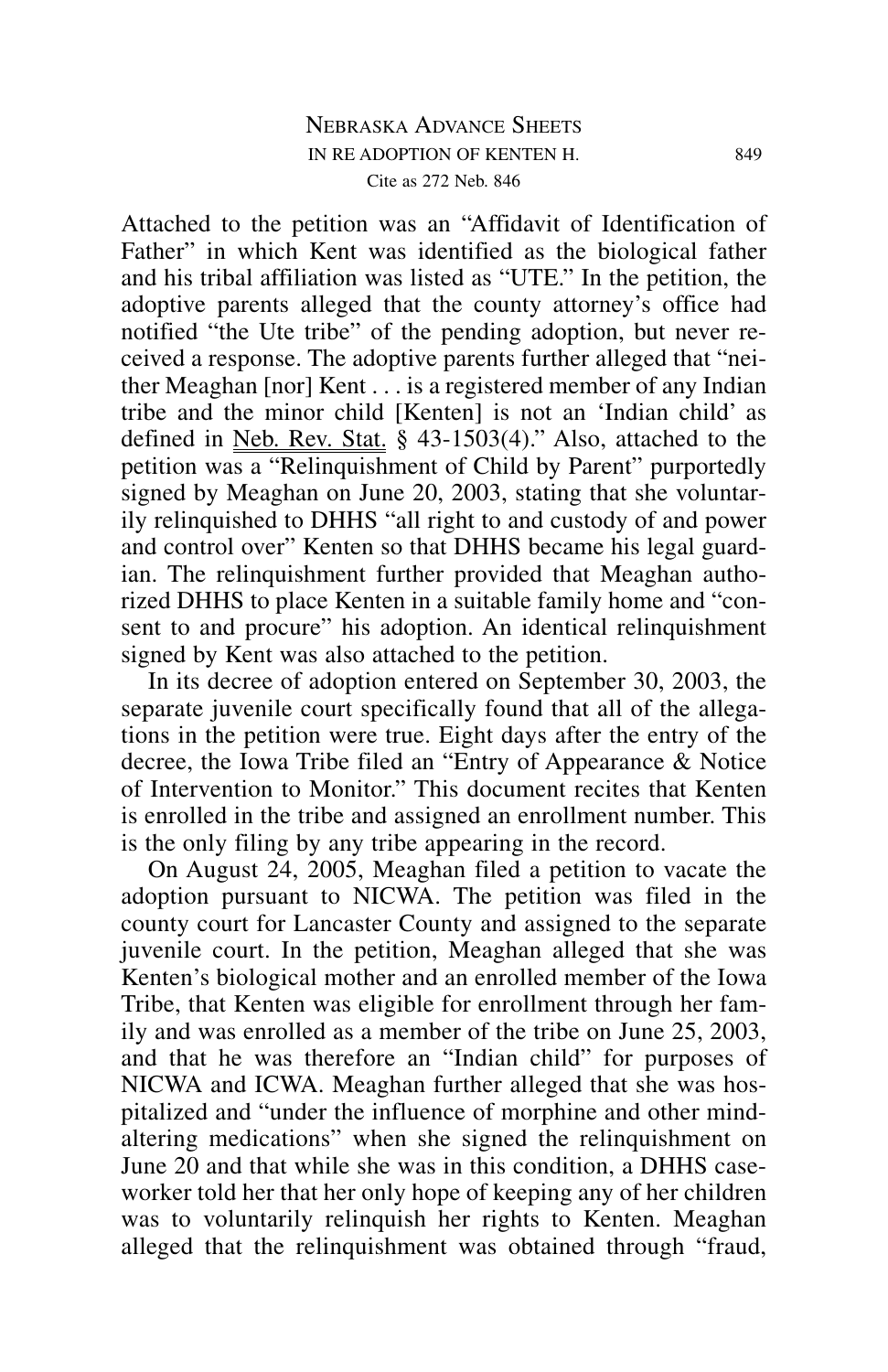threats, coercion, and duress" and in violation of certain DHHS regulations and provisions of NICWA. Meaghan attached to her petition a "Withdrawal of Parental Consent to Adoption" purportedly signed by her on August 24, 2005, stating that she was withdrawing her consent to Kenten's adoption "on the grounds that my consent was obtained through fraud and duress and in violation of the provisions of the federal and Nebraska Indian Child Welfare Acts."

After initially filing an answer to the petition, the adoptive parents filed a motion to dismiss pursuant to Neb. Ct. R. of Pldg. in Civ. Actions 12(b) (rev. 2003) on October 20, 2005. In this motion, the adoptive parents alleged that the petition to vacate was not timely pursued, that there was a defect of the parties because DHHS was not joined, that Meaghan had waived and is estopped from asserting parental rights to Kenten, and that Meaghan had made no claims of fraud or duress until 26 months after executing the relinquishment. No evidence was received at a hearing on the motion, but at the request of the adoptive parents and without objection by Meaghan, the court took judicial notice of its file in the earlier proceedings. On January 18, 2006, the juvenile court entered an order dismissing Meaghan's petition to vacate, concluding that the showing that Kenten was an "Indian child" to whom NICWA applied came too late and that thus, Meaghan was not entitled to invoke NICWA's provisions as a basis for vacating the adoption. The court acknowledged that notice as required by NICWA had been given to the Iowa Tribe during the juvenile proceedings, but found that this was only because there was an indication that the case may involve an Indian child under NICWA. The court concluded that notwithstanding the notice, until it had knowledge from the tribe that Kenten was a child subject to NICWA or other evidence that Kenten was enrolled as a member of a tribe, Kenten was not an "Indian child" subject to NICWA. In this respect, the juvenile court specifically determined that at the time of the initial juvenile abuse and neglect proceeding and later in the adoption proceeding, it had "no knowledge or evidence" that the case involved NICWA. The court concluded that the Iowa Tribe's appearance and notice was filed too late in the adoption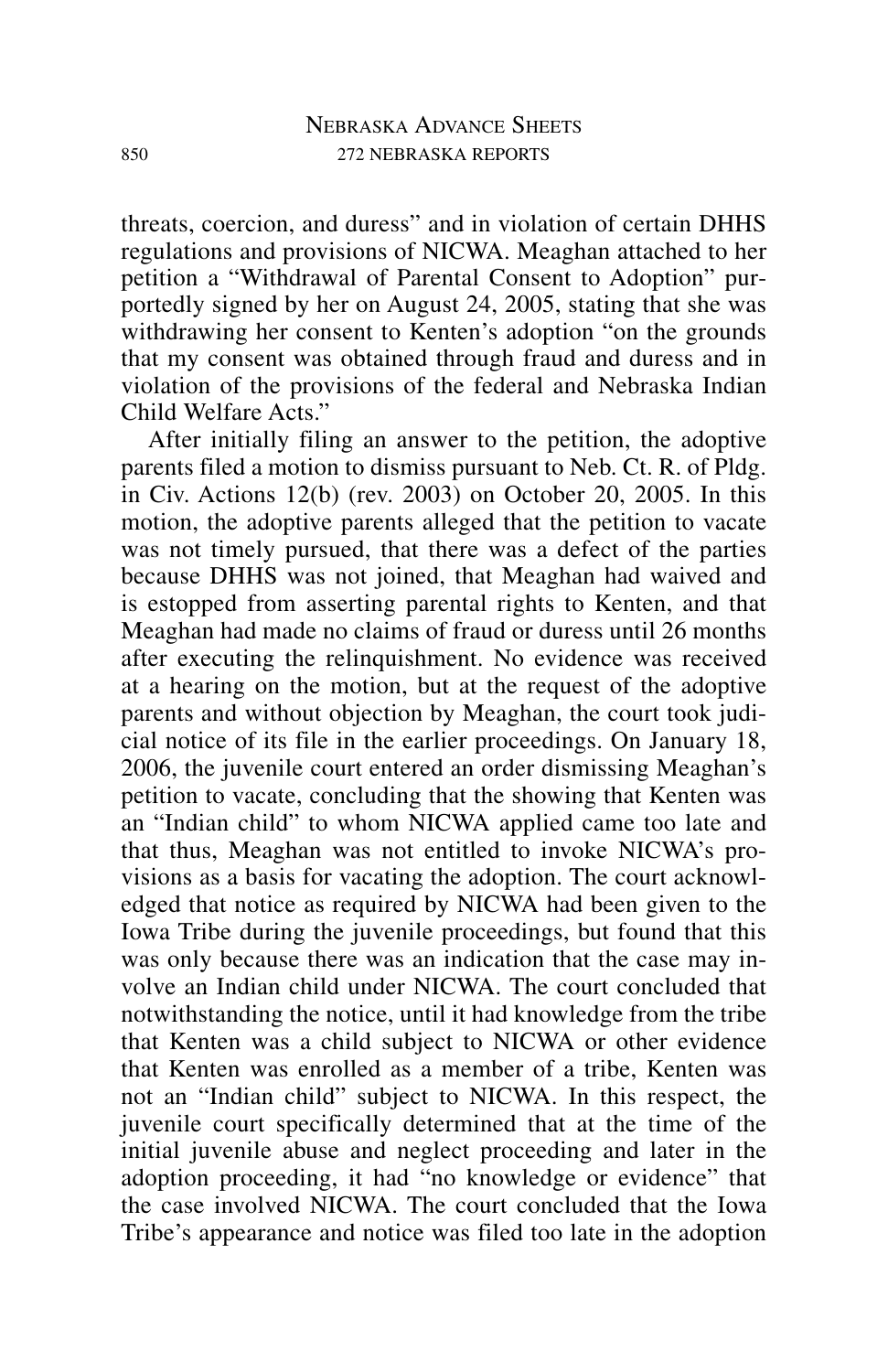proceeding to trigger the provisions of NICWA, and it therefore granted the motion to dismiss.

Meaghan filed this timely appeal, which we moved to our docket pursuant to our statutory authority to regulate the caseloads of the appellate courts of this state. See Neb. Rev. Stat. § 24-1106(3) (Reissue 1995). Kent is not a party to these proceedings.

#### ASSIGNMENT OF ERROR

Meaghan assigns that the juvenile court erred in dismissing her petition to vacate the adoption.

#### STANDARD OF REVIEW

[1] The trial court's grant of a motion to dismiss for failure to state a claim under Neb. Ct. R. of Pldg. in Civ. Actions 12(b)(6) (rev. 2003) is reviewed de novo, accepting all the allegations in the complaint as true and drawing all reasonable inferences in favor of the nonmoving party. *Moglia v. McNeil* Co., 270 Neb. 241, 700 N.W.2d 608 (2005).

[2] When an appeal calls for statutory interpretation or presents questions of law, an appellate court must reach an independent, correct conclusion irrespective of the determination made by the court below. *Young v. Midwest Fam. Mut. Ins. Co., ante* p. 385, 722 N.W.2d 13 (2006); *Turco v. Schuning*, 271 Neb. 770, 716 N.W.2d 415 (2006).

### ANALYSIS

### PROCEDURAL MATTERS

The motion to dismiss does not specify which of the defenses enumerated in rule 12(b) are asserted. From the narrative content of the motion, we construe it as asserting the defenses of failure to state a claim upon which relief can be granted, pursuant to rule 12(b)(6), and failure to join a necessary party, pursuant to rule  $12(b)(7)$ . Rule  $12(b)$  provides that a motion asserting any of the enumerated defenses "shall be made before pleading if further pleading is permitted." The motion to dismiss in this case was filed *after* the filing of the answer and is therefore technically untimely. In construing our current pleading rules, we have looked to federal cases interpreting similar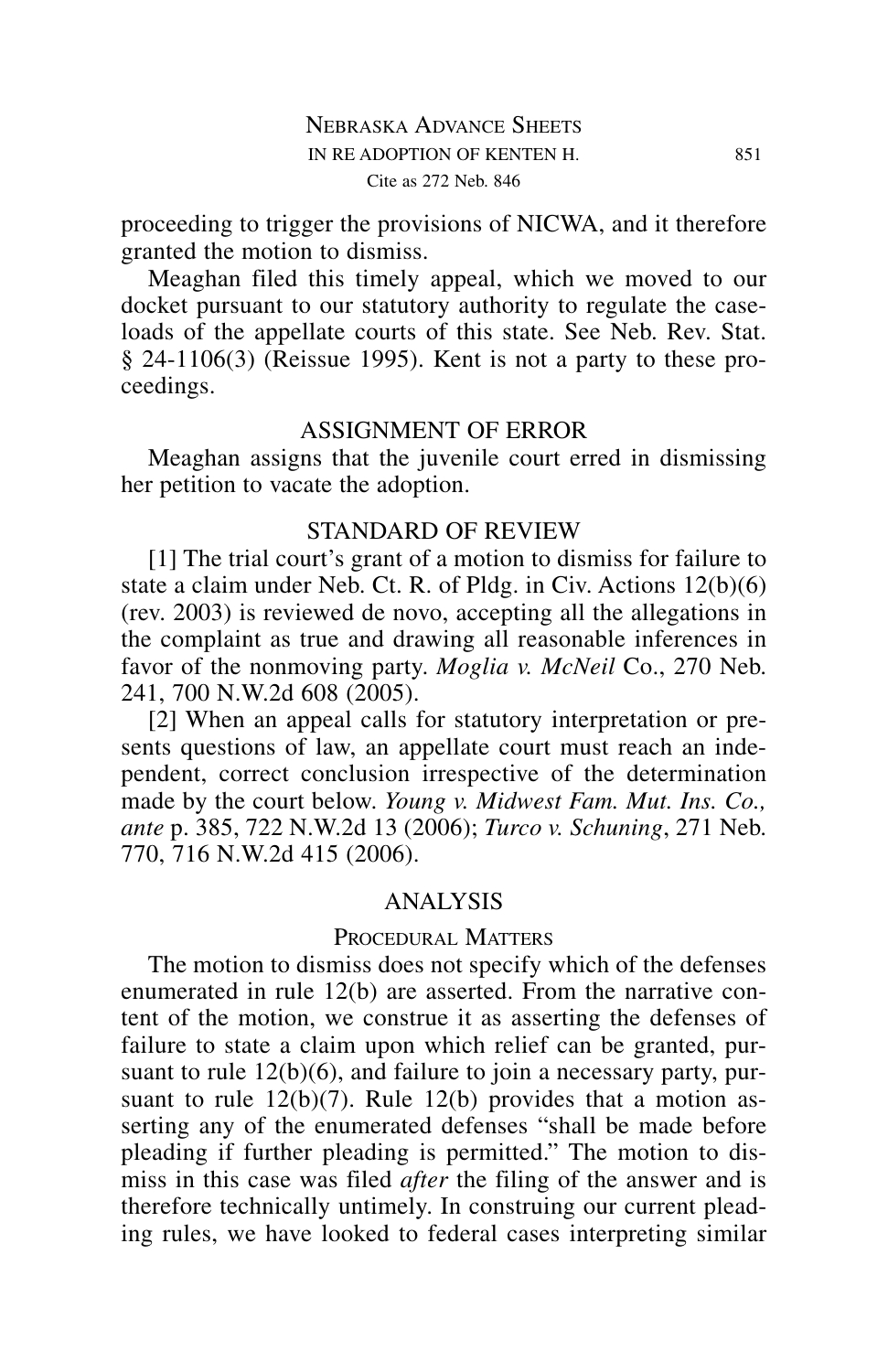# NEBRASKA ADVANCE SHEETS 852 272 NEBRASKA REPORTS

federal rules. See *Weeder v. Central Comm. College*, 269 Neb. 114, 691 N.W.2d 508 (2005). Generally, federal courts have considered the merits of untimely rule 12(b) motions if the defenses asserted therein were previously included in an answer. See, *Litchfield Financial v. Buyers Source Real Estate*, 389 F. Supp. 2d 80 (D. Mass. 2005); *Puckett v. U.S.*, 82 F. Supp. 2d 660 (S.D. Tex. 1999); 5C Charles Alan Wright & Arthur R. Miller, Federal Practice and Procedure § 1361 (3d ed. 2004 & Supp. 2006). Because the defenses asserted in the adoptive parents' motion to dismiss were previously asserted in their answer, the untimely filing of the motion does not preclude consideration of the merits. In addition, rule  $12(h)(2)$  provides that the defenses of failure to state a claim upon which relief can be granted and failure to join necessary parties may be made in any pleading.

[3] According to rule 12(b), if on a motion to dismiss for failure to state a claim "matters outside the pleading are presented to and not excluded by the court," the motion shall be treated as one for summary judgment. See *Wise v. Omaha Public Schools*, 271 Neb. 635, 714 N.W.2d 19 (2006). However, a court may take judicial notice of matters of public record without converting a rule 12(b) motion to dismiss into a motion for summary judgment. *Ferer v. Erickson, Sederstrom, ante* p. 113, 718 N.W.2d 501 (2006). We therefore consider the judicially noticed filings from the previous proceedings in resolving the motion to dismiss.

### RULE 12(b)(6) DEFENSE

In her petition to vacate, Meaghan sought to set aside Kenten's adoption because her relinquishment "was obtained through fraud, threats, coercion and duress" and because her consent was obtained in violation of certain DHHS regulations and provisions of NICWA. Her petition specifically referenced § 43-1506(4), a NICWA provision which provides:

After the entry of a final decree of adoption of an Indian child in any state court, the parent may withdraw consent thereto upon the grounds that consent was obtained through fraud or duress and may petition the court to vacate such decree. Upon a finding that such consent was obtained through fraud or duress, the court shall vacate such decree and return the child to the parent. No adoption which has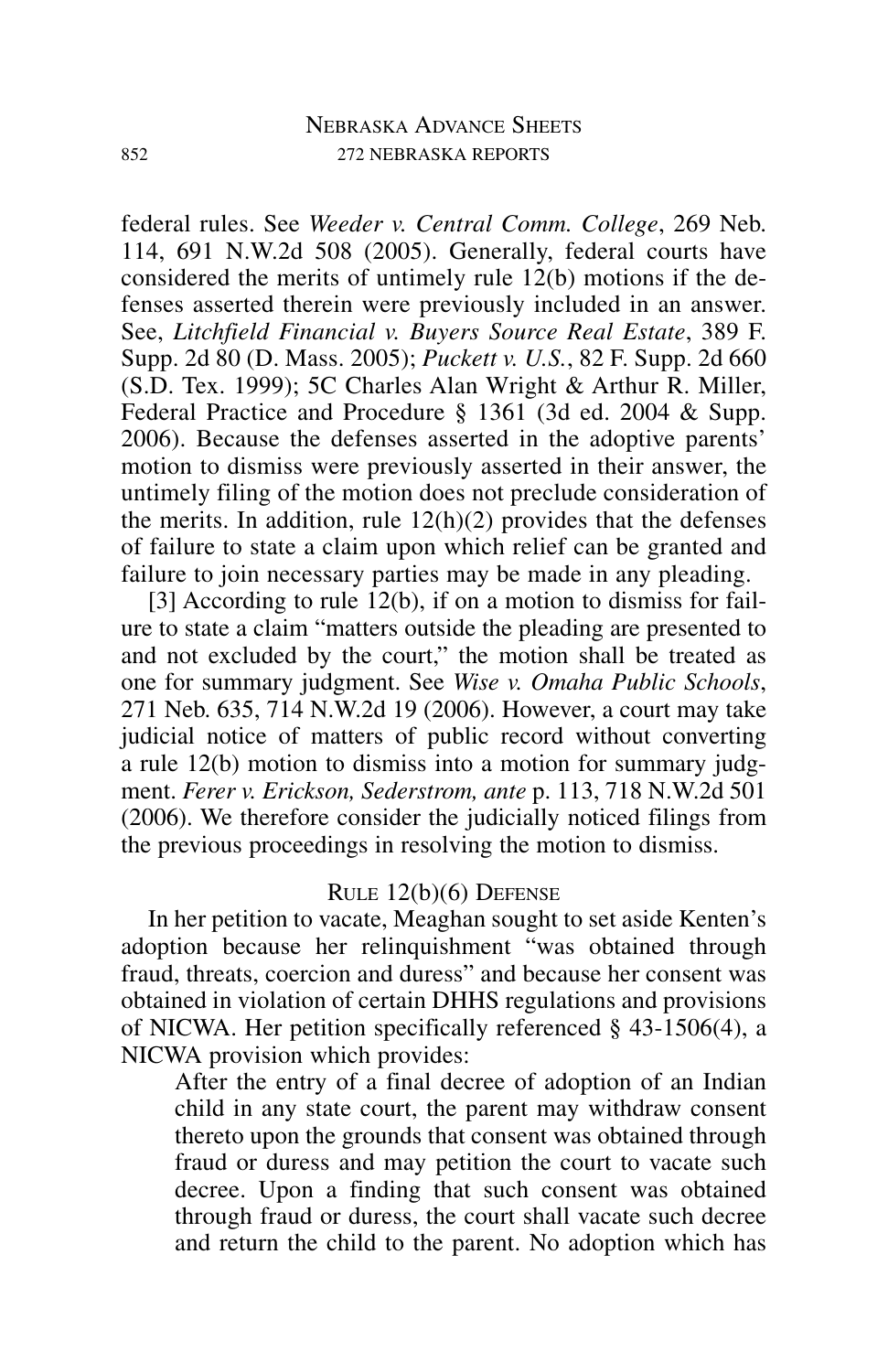been effective for at least two years may be invalidated under the provisions of this subsection unless otherwise permitted under state law.

NICWA was enacted "to clarify state policies and procedures regarding the implementation by the State of Nebraska of the federal Indian Child Welfare Act, 25 U.S.C. [§] 1901 et seq." § 43-1502. The Legislature declared that "[i]t shall be the policy of the state to cooperate fully with Indian tribes in Nebraska in order to ensure that the intent and provisions of the federal Indian Child Welfare Act are enforced." § 43-1502. The NICWA provisions correspond closely to the ICWA that was enacted by Congress in 1978

to protect the best interests of Indian children and to promote the stability and security of Indian tribes and families by the establishment of minimum Federal standards for the removal of Indian children from their families and the placement of such children in foster or adoptive homes which will reflect the unique values of Indian culture, and by providing for assistance to Indian tribes in the operation of child and family service programs.

25 U.S.C. § 1902. Generally stated, the substantive portions of ICWA and the corresponding provisions of NICWA provide heightened protection to the rights of Indian parents, tribes, and children in proceedings involving custody, termination, and adoption.

[4] Applicability of these protective statutes depends on whether the proceedings involve an "Indian child." See *In re Interest of J.L.M. et al.*, 234 Neb. 381, 451 N.W.2d 377 (1990). Pursuant to § 43-1503(4) and 25 U.S.C. § 1903(4), "Indian child means any unmarried person who is under age eighteen and is either (a) a member of an Indian tribe or (b) is eligible for membership in an Indian tribe and is the biological child of a member of an Indian tribe." Under Nebraska law, a party to a proceeding who seeks to invoke a provision of NICWA has the burden to show that the act applies in the proceeding. *In re Interest of A.M., C.M., and L.M.*, 235 Neb. 506, 455 N.W.2d 572 (1990); *In re Interest of J.L.M. et al., supra*. For purposes of reviewing the juvenile court's disposition of the motion to dismiss, we must accept as true Meaghan's allegation that Kenten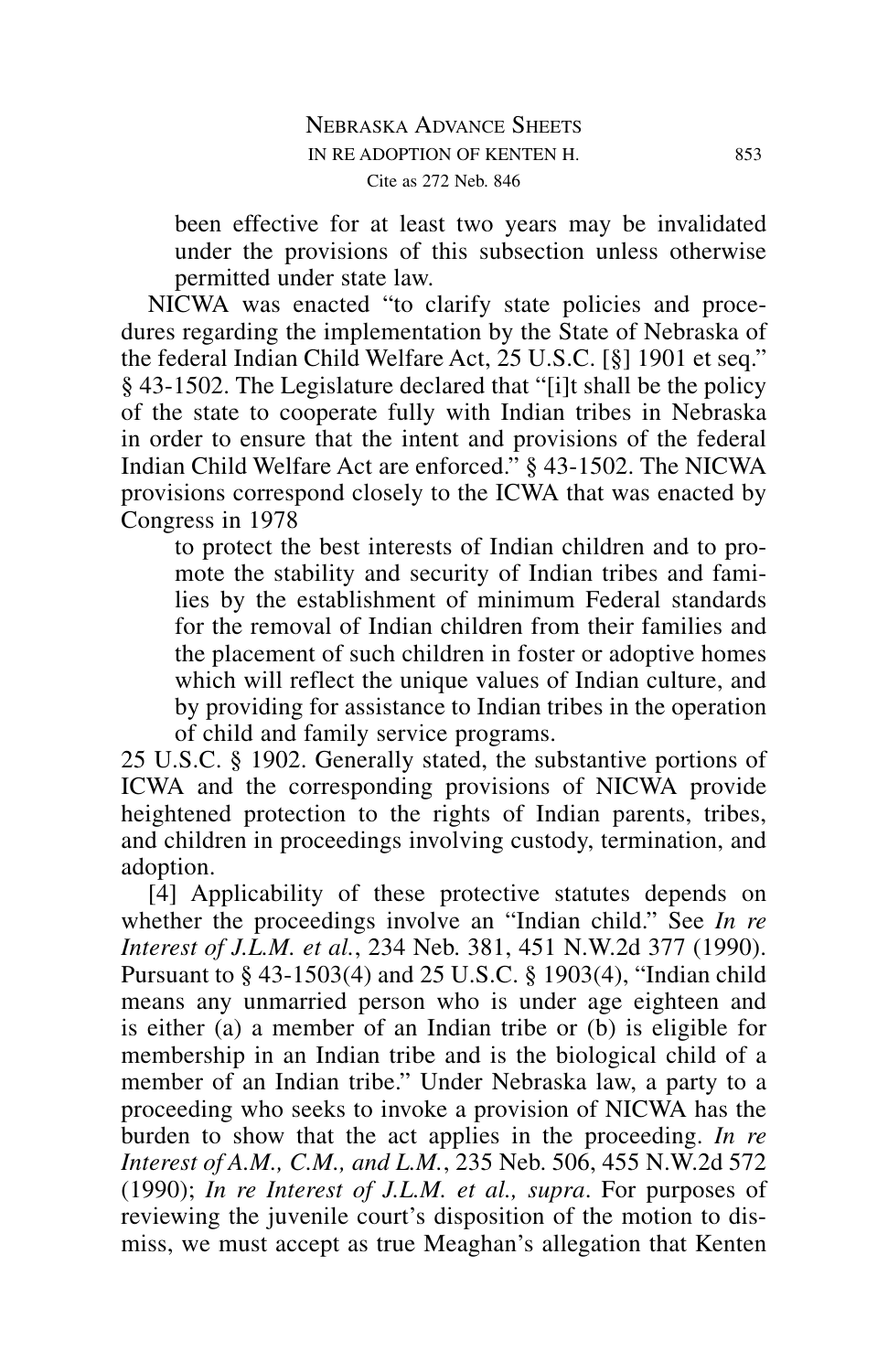was enrolled as a member of the Iowa Tribe on June 25, 2003. Similarly, we assume the truth of the statement by the Iowa Tribe in its notice of intervention filed in the adoption proceeding that Kenten is an enrolled member.

Meaghan's allegation and the tribe's statement clearly establish that Kenten is an "Indian child" within the meaning of NICWA. But the critical issue in the instant case is not *whether* Kenten is an "Indian child," but, rather, *when* his status was established in these proceedings. The adoptive parents argue that because Kenten's status as an Indian child was established after the decree was entered, Meaghan has completely waived her rights under NICWA. Alternatively, they argue that Meaghan's action is untimely because no court action to invalidate the adoption occurred within 2 years of the date of the decree. We find both arguments to be unpersuasive.

In *In re Interest of A.M., C.M., and L.M., supra*, we held that the fact that notice was given to an Indian tribe prior to the entry of an order terminating parental rights was insufficient to make the provisions of NICWA applicable to the termination proceedings, where there was no other evidence of Indian child status. In *In re S.B.*, 130 Cal. App. 4th 1148, 30 Cal. Rptr. 3d 726 (2005), Indian child status was established just prior to the final hearing in a termination of parental rights case and the court applied ICWA to that proceeding. However, the court rejected the biological mother's claim that prior orders entered in the case should be invalidated on the ground of noncompliance with notice provisions of ICWA. The court determined that the mother had waived the right to claim the protection of the statute by failing to assert and establish the children's Indian child status earlier despite her "superior access to this information." 130 Cal. App. 4th at 1160, 30 Cal. Rptr. 3d at 732.

Similarly, the court in *State ex rel. Juv. Dept. v. Tucker*, 76 Or. App. 673, 710 P.2d 793 (1985), held that where Indian child status was not established until 2 years after the child was placed in foster care and the court had no reason to know that the child was an Indian child at the time of placement, the placement could not be invalidated for failure to comply with ICWA. Colorado courts hold that until the party asserting the applicability of the Colorado ICWA establishes, on the record, that the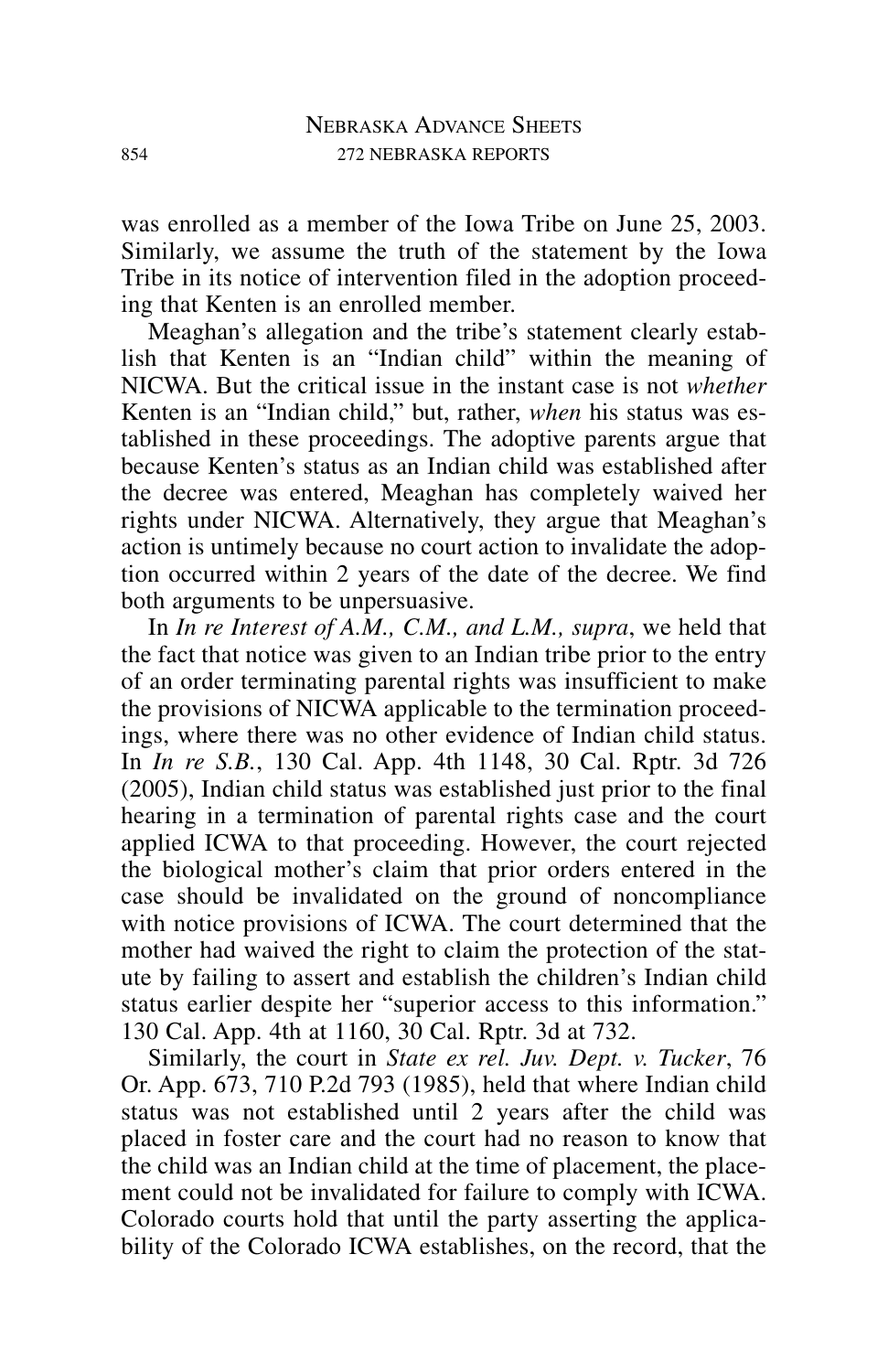child is an "Indian child," the ICWA is not applicable. *In Interest of A.G.—G*, 899 P.2d 319 (Colo. App. 1995); *People in Interest of A.E.*, 749 P.2d 450 (Colo. App. 1987).

[5] These cases establish that the provisions of ICWA and NICWA apply prospectively from the date Indian child status is established on the record. In this case, Kenten's status as an Indian child was established on the record when the Iowa Tribe entered its appearance in the adoption proceeding on October 8, 2003, 8 days after entry of the decree of adoption. We hold that NICWA applies prospectively from that date.

The adoptive parents argue that Meaghan may not rely on any provision of NICWA because Kenten's status as an Indian child was not established until after the entry of the decree. We agree that Meaghan may not rely upon NICWA provisions to challenge certain matters that were completed prior to the date Kenten's status was established on the record. In this action, Meaghan's consent to Kenten's relinquishment was completed on June 20, 2003. Kenten's Indian child status was not established on the record until October 8. Because NICWA applies only prospectively from the date it is established on the record, Meaghan may not now argue that her consent to Kenten's relinquishment is invalid because it was not obtained pursuant to the substantive provisions of § 43-1506(1).

However, Meaghan also seeks to set aside the decree of adoption on the basis that her consent was obtained through fraud and duress. This type of postdecree challenge is specifically authorized by § 43-1506(4). Meaghan therefore is entitled to assert the provisions of  $\S$  43-1506(4) in her petition to vacate, assuming her petition was timely filed.

The adoptive parents assert that Meaghan's fraud and duress challenge is untimely under the last sentence of § 43-1506(4), which provides: "No adoption which has been effective for at least two years may be invalidated under the provisions of this subsection unless otherwise permitted under state law." The adoptive parents contend that this language requires judicial action within the 2-year period and that because the decree was not invalidated within 2 years after its entry, it can never be invalidated under § 43-1506(4). They rely on three cases from other jurisdictions, none of which involve statutes similar to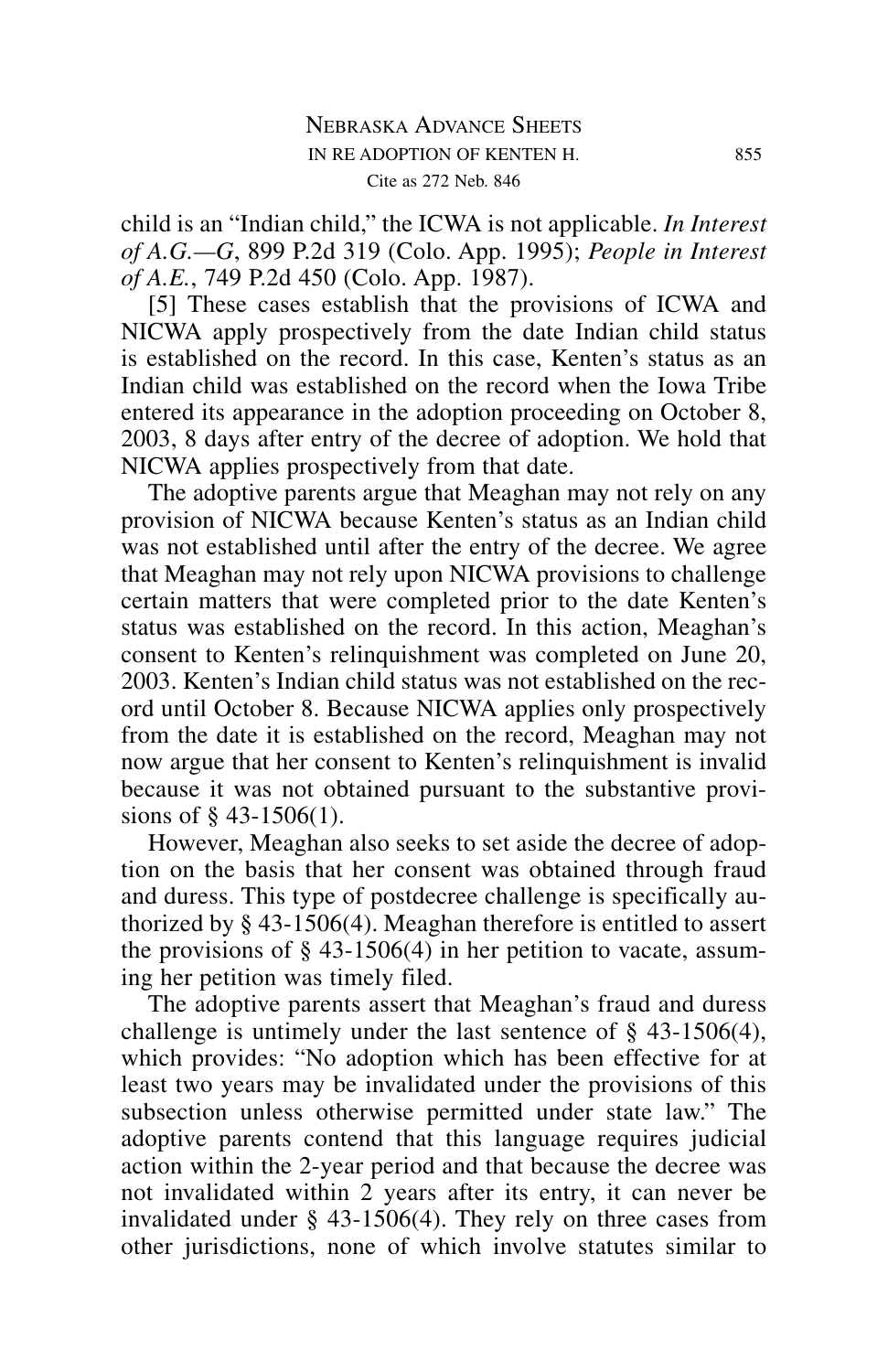§ 43-1506(4). See, *Kellogg-Citizens Nat. Bank v. Francois*, 240 Wis. 432, 3 N.W.2d 686 (1942); *Lawson v. Hughes et al.*, 127 Or. 16, 256 P. 1043 (1928); *Babbitt v. Hualde*, 23 Ariz. 582, 206 P. 161 (1922).

The construction of  $\S$  43-1506(4) urged by the adoptive parents is both novel and incorrect. We read § 43-1506(4) to require that the petition to vacate be filed within 2 years from the date of the decree, not to require that the court actually invalidate the decree within the 2-year period. To construe the language otherwise would ignore the phrase "unless otherwise permitted under state law." Under general Nebraska adoption law, it is

conclusively presumed that the adoption and all instruments and proceedings in connection therewith are valid in all respects notwithstanding some defect or defects may appear on the face of the record, or the absence of any record of such court, unless an action shall be brought within two years from the entry of such decree of adoption attacking its validity.

Neb. Rev. Stat. § 43-116 (Reissue 2004). A party may challenge an adoption on the ground of fraud within the 2-year limitations period of § 43-116. See *Hiatt v. Menendez*, 157 Neb. 914, 62 N.W.2d 123 (1954). A parent of a non-Indian child thus clearly has 2 years from the date the adoption decree is entered to challenge the decree. Furthermore, ICWA provides:

In any case where State or Federal law applicable to a child custody proceeding under State or Federal law provides a higher standard of protection to the rights of the parent or Indian custodian of an Indian child than the rights provided under this subchapter, the State or Federal court shall apply the State or Federal standard.

25 U.S.C. § 1921. To construe § 43-1506(4) as establishing a more restrictive limitations period than that established by § 43-116 would be incongruent with this federal requirement, as well as the language of § 43-1506(4) itself.

We find no merit in the adoptive parents' argument that Meaghan waived the right to rely on § 43-116 in arguing that her petition to vacate states a claim upon which relief can be granted. Although Meaghan's petition to vacate specifically referenced only § 43-1506(4), the petition alleged that her consent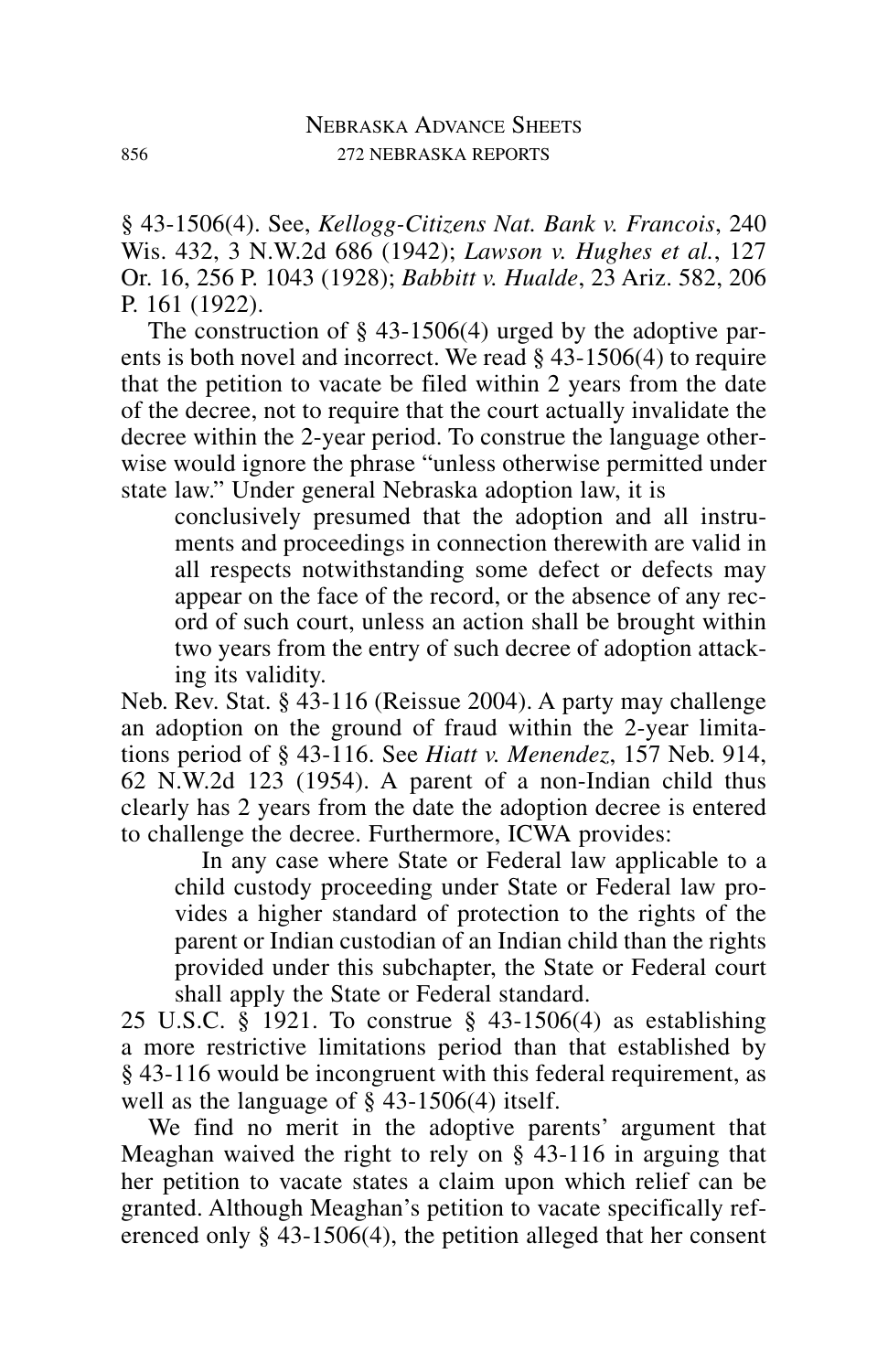to Kenten's relinquishment and ultimately to his adoption was obtained by fraud and duress. Such a claim based on commonlaw principles can be asserted within the 2-year limitations period stated in §§ 43-116 and 43-1506(4).

In their motion to dismiss, the adoptive parents alleged that "Kenten was never a member of an existing Indian family and therefore the Existing Indian Family Exception applies." They argue this as an alternative basis for affirming the judgment of dismissal. Some state courts have concluded that the purpose of ICWA is not served by applying it to children who have never been part of an existing Indian family, and these courts have thus declined to apply ICWA in situations where neither the child nor his parents have any significant contact with an Indian tribe. See, e.g., *Rye v. Weasel*, 934 S.W.2d 257 (Ky. 1996); *Hampton v. J.A.L.*, 658 So. 2d 331 (La. App. 1995); *Adoption of Crews*, 118 Wash. 2d 561, 825 P.2d 305 (1992); *In Interest of S.A.M.*, 703 S.W.2d 603 (Mo. App. 1986); *In re Adoption of Baby Boy L.*, 231 Kan. 199, 643 P.2d 168 (1982). Other courts and commentators, however, argue that this judicially imposed "existing Indian Family" exception to ICWA is unwarranted, unjustified, and renders many of its provisions superfluous. See, e.g., *In re Baby Boy C.*, 27 A.D.3d 34, 805 N.Y.S.2d 313 (2005); *In re A.B.*, 663 N.W.2d 625 (N.D. 2003); *Michael J., Jr. v. Michael J., Sr.*, 198 Ariz. 154, 7 P.3d 960 (Ariz. App. 2000); *State in Interest of D.A.C.*, 933 P.2d 993 (Utah App. 1997). A number of jurisdictions have determined that the U.S. Supreme Court's decision in *Mississippi Choctaw Indian Band v. Holyfield*, 490 U.S. 30, 109 S. Ct. 1597, 104 L. Ed. 2d 29 (1989), weighs heavily against the adoption of the exception. See, e.g., *In re Baby Boy C., supra*; *In re A.B., supra*; *Matter of Adoption of Baade*, 462 N.W.2d 485 (S.D. 1990).

Nebraska's appellate courts have never decided whether to adopt the "existing Indian family" exception to ICWA and NICWA, and we need not do so in this appeal. Meaghan's petition to vacate the adoption on the ground that her consent was obtained through fraud and duress states a claim that is not time barred under either  $\S$  43-116 or  $\S$  43-1506(4). Thus, a determination that the exception applied would not affect the ultimate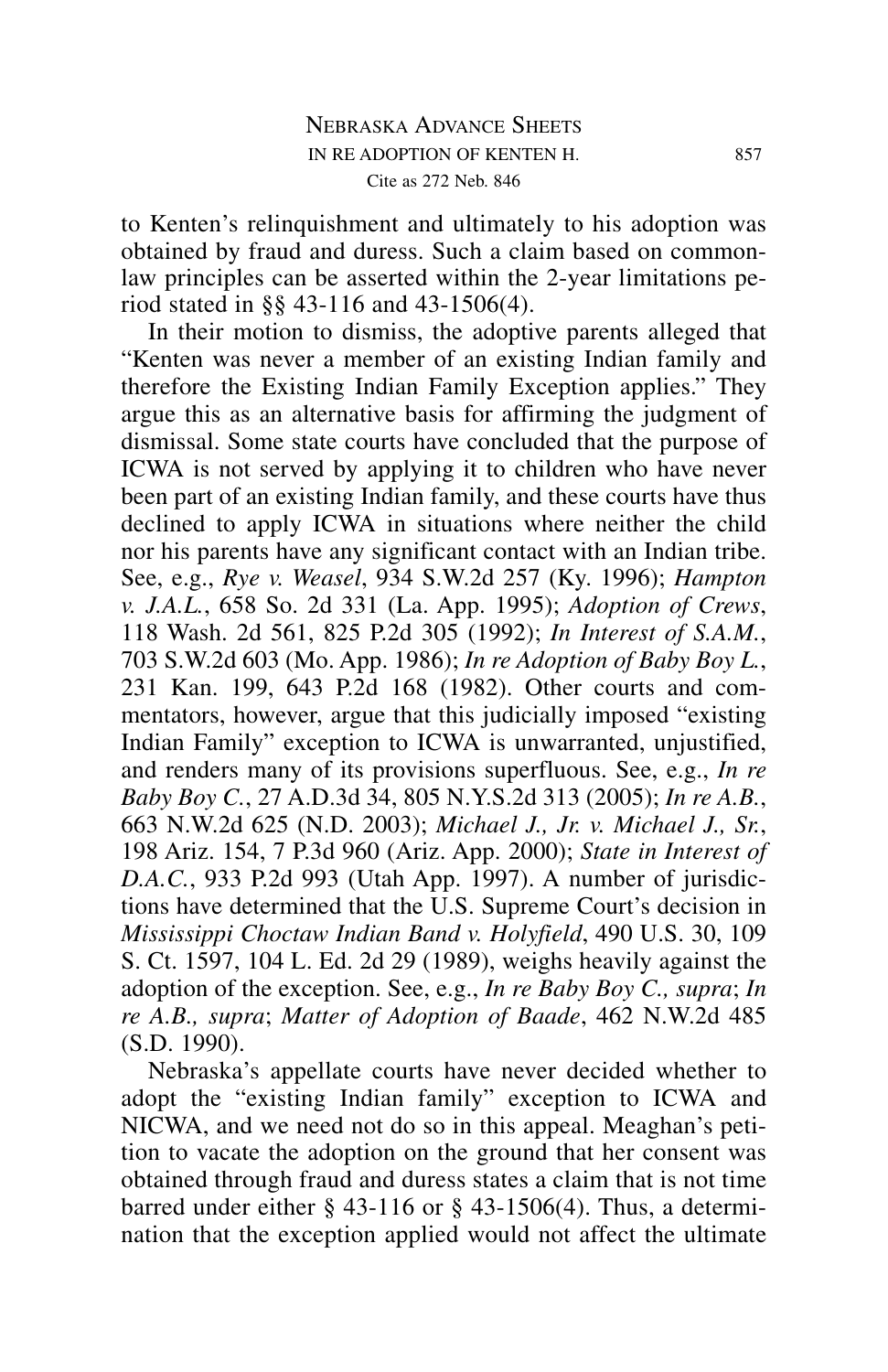validity of her claim. We therefore do not reach any issue involving the existing Indian family exception.

#### RULE 12(b)(7) DEFENSE

As another alternative basis for affirming the judgment of dismissal, the adoptive parents argue that Meaghan failed to join DHHS and the guardian ad litem in the prior juvenile proceeding as necessary parties. The juvenile court did not reach this issue.

[6,7] The presence of necessary parties to a suit is a jurisdictional matter and cannot be waived by the parties; it is the duty of the plaintiff to join all persons who have or claim any interest which could be affected by the judgment. *Robertson v. School Dist. No. 17*, 252 Neb. 103, 560 N.W.2d 469 (1997). An indispensable or necessary party to a suit is one whose interest in the subject matter of the controversy is such that the controversy cannot be finally adjudicated without affecting the indispensable party's interest, or which is such that not to address the interest of the indispensable party would leave the controversy in such a condition that its final determination may be wholly inconsistent with equity and good conscience. See *Ruzicka v. Ruzicka*, 262 Neb. 824, 635 N.W.2d 528 (2001).

We conclude that neither DHHS nor the guardian ad litem is a necessary party in this action. Although DHHS was Kenten's legal custodian immediately prior to the adoption, it relinquished Kenten for purposes of adoption. The juvenile court entered an order relieving DHHS of custody. Thus, DHHS has no present interest which could be affected by a judgment in this proceeding.

Although the adoptive parents argue that the guardian ad litem appointed in the prior juvenile proceeding is a necessary party in this action, they did not raise that issue in their motion to dismiss. In any event, we conclude that the previous guardian ad litem has no present interest which could be affected by a judgment in this proceeding.

# **CONCLUSION**

For the reasons discussed, we conclude that the petition to vacate the decree of adoption states a claim upon which relief can be granted in that it alleges that Meaghan's consent was obtained by fraud or duress. The action to obtain such relief was timely filed and included all necessary parties. We reverse the